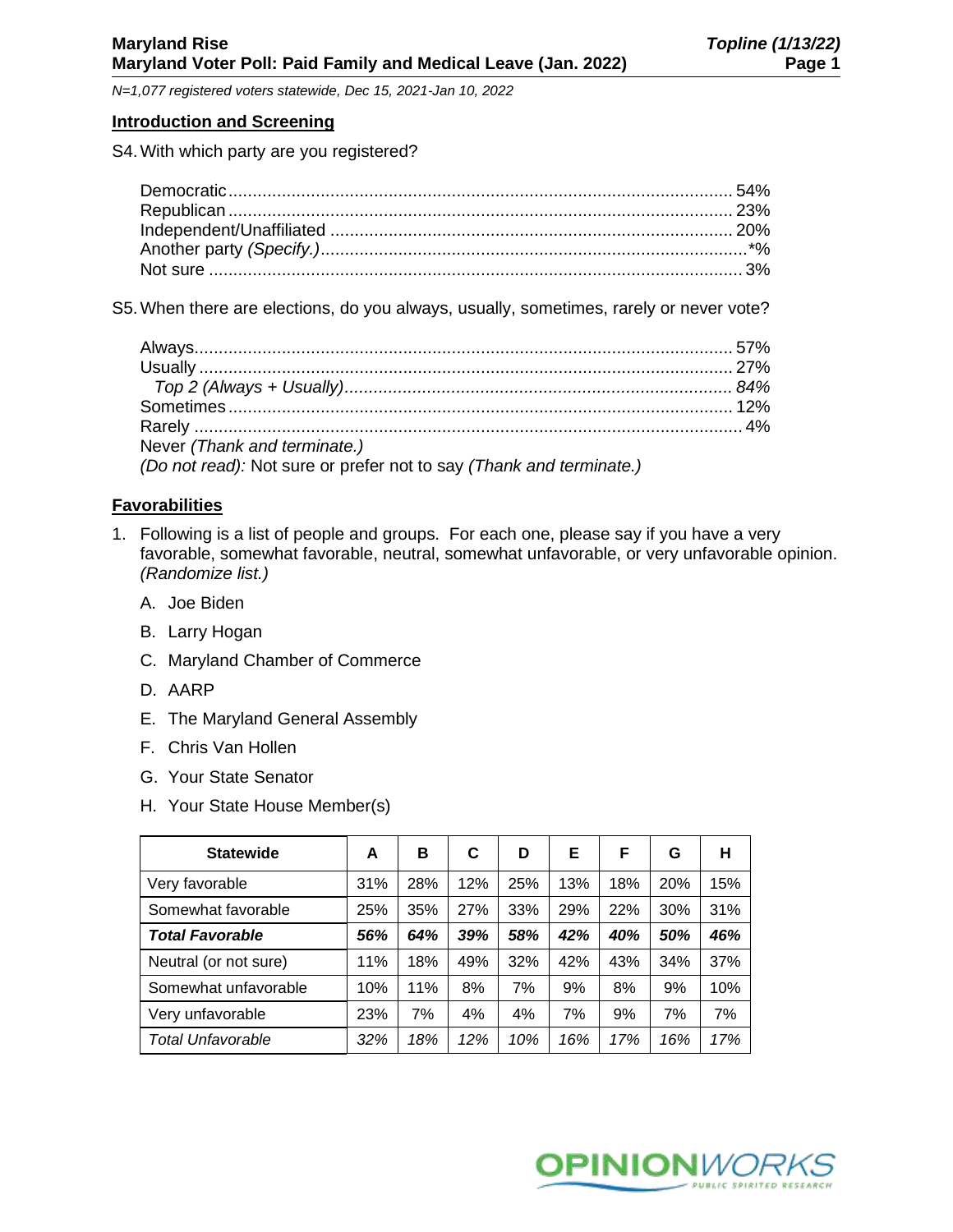2. In the next state legislative elections, are you more likely to vote for…?

| (Rotate choices 1 & 2): |  |
|-------------------------|--|
|                         |  |
|                         |  |
|                         |  |
|                         |  |

### **Paid Family and Medical Leave**

3. In general, do you think people should be able to take time away from work for major needs like the birth of a new child or serious illness?

4. Current law allows many workers to take up to 12 weeks of leave to care for a newborn or newly adopted child, a seriously ill family member, or their own serious health condition. But that leave is unpaid.

The Maryland General Assembly is considering a proposal to create a family and medical leave insurance program that would provide workers with partial wage replacement for up to 12 weeks when they need time away from work to provide care for a new child, a seriously ill family member, or their own serious health condition.

Would you strongly favor, somewhat favor, somewhat oppose, or strongly oppose this proposal?

5. The family and medical leave insurance program would be funded by a premium collected through payroll deductions. The average cost to workers could be in the range of \$3 to \$6 per week.

Knowing this, would you strongly favor, somewhat favor, somewhat oppose, or strongly oppose the proposal to create a family and medical leave insurance program for Maryland workers?

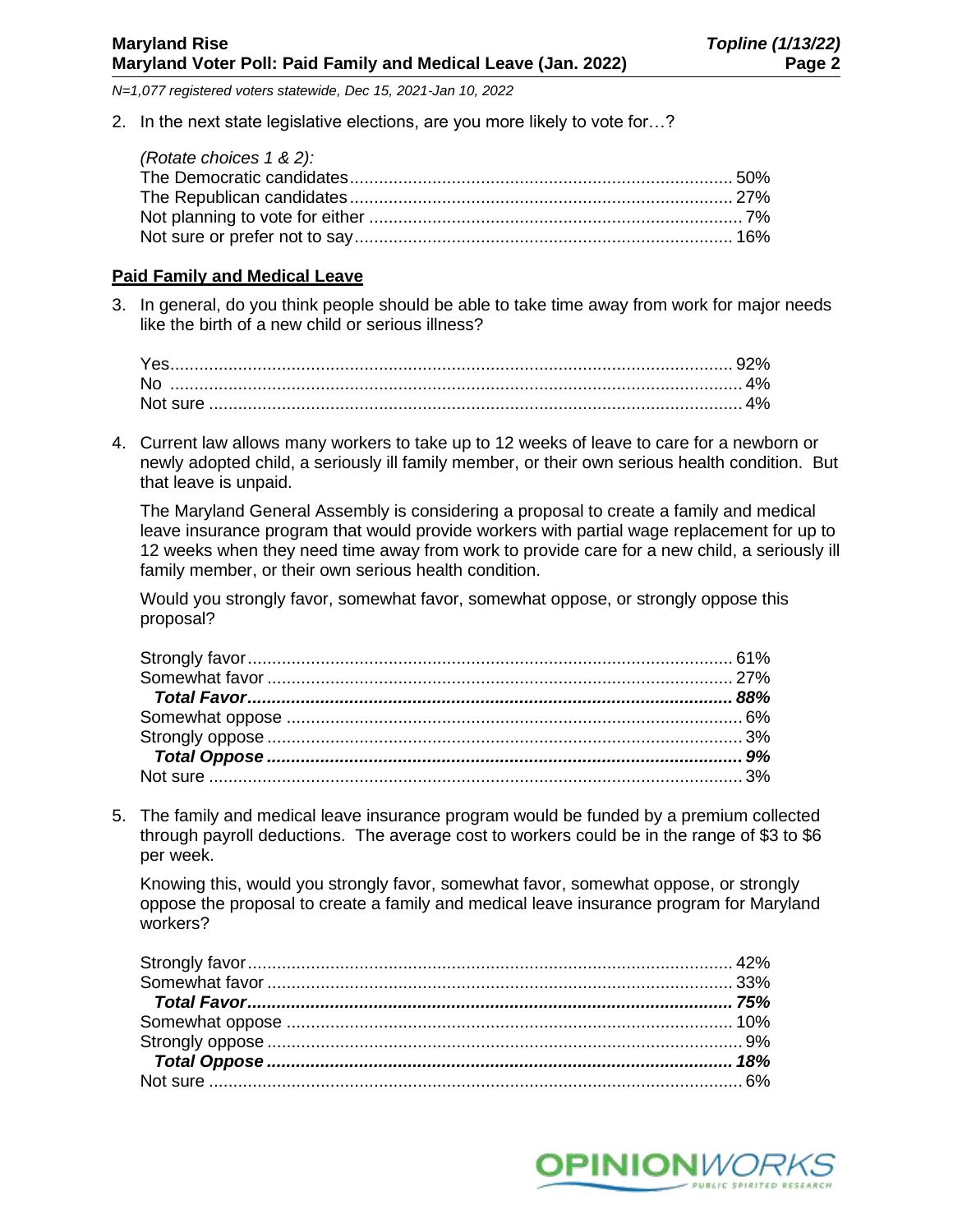## **Context**

6. During a time of pandemic, is it more important or less important for workers to have access to a family and medical leave program.

7. If Governor Hogan said family and medical leave was a bad idea and threatened to veto it, would that make you more likely to oppose it, or wouldn't affect how you feel?

- 8. Here is a list of things that might encourage or enable people to go back to work and keep their jobs. For each one, please say if you think it would help a lot, a little, or not at all to get people back to work. *(Randomize list.)*
	- A. Access to paid leave when they have a family or medical need
	- B. Affordable childcare
	- C. Better working conditions
	- D. Higher wages
	- E. Lower unemployment benefits

| <b>Statewide</b>        | A   | в   | C   | D   | Е   |
|-------------------------|-----|-----|-----|-----|-----|
| Help a lot              | 68% | 72% | 68% | 73% | 27% |
| Help a little           | 23% | 21% | 23% | 20% | 24% |
| <b>Total Would Help</b> | 91% | 93% | 91% | 92% | 51% |
| Would not help at all   | 5%  | 4%  | 6%  | 5%  | 37% |
| Not sure                | 4%  | 3%  | 3%  | 3%  | 12% |

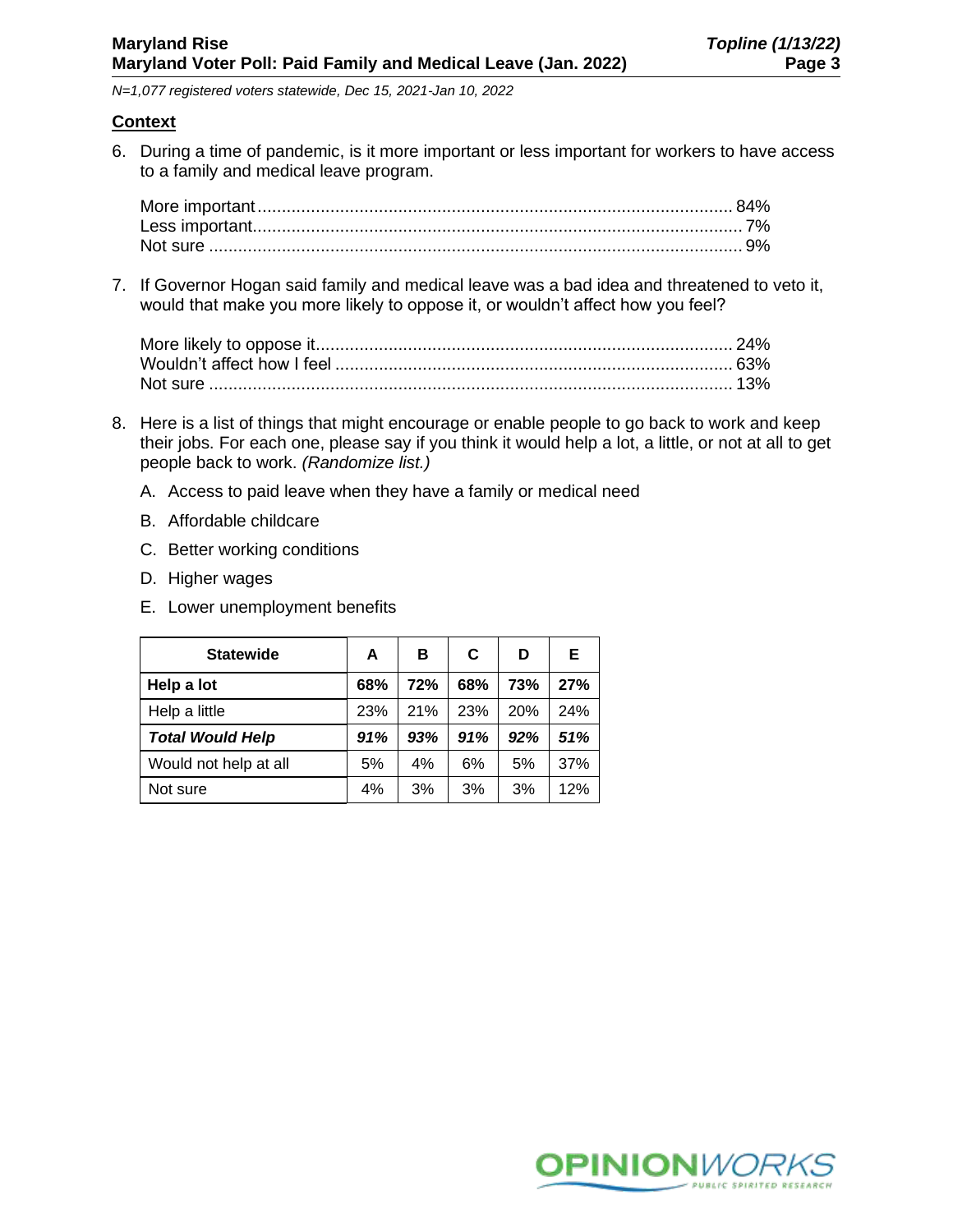### **Message Testing**

- 9. Here are some additional facts about this proposal. For each fact you {see/hear}, please say if you like it a lot, like it a little, are neutral, dislike it a little, or dislike it a lot. *(Randomize.)*
	- A. Just like social security, employers and their employees would both pay in to support this program.
	- B. Low-income workers, who are more likely to live paycheck to paycheck, would get a larger percentage of their wages replaced, compared to higher-income workers.
	- C. By requiring businesses across the state to participate in this program, it would spread out the cost and make it more affordable for everyone.
	- D. The money would go into a special trust fund and could not be spent for other purposes.
	- E. To prevent abuse of this program, a doctor will be required to certify that time away from work is needed, and the length of time needed.
	- F. Payments to workers who take leave would vary depending on income, ranging up to a cap of \$1,000 per week.
	- G. By creating an important new benefit for workers, this program will help businesses recruit and retain the best workers.
	- H. The program will save taxpayers money through reduced Medicaid spending, less dependence on social services, and lower unemployment.
	- I. The pandemic is disproportionately affecting women, who have to leave the workforce to care for children and family members. This program would allow women to take the leave they need and then return to work.

| <b>Statewide</b>      | A   | в   | C   | D   | Е   | F   | G   | н   |     | J   |
|-----------------------|-----|-----|-----|-----|-----|-----|-----|-----|-----|-----|
| Like it a lot         | 42% | 46% | 53% | 46% | 52% | 41% | 47% | 48% | 59% | 70% |
| Like it a little      | 30% | 23% | 22% | 25% | 26% | 28% | 28% | 25% | 21% | 16% |
| <b>Total Like it</b>  | 73% | 69% | 75% | 72% | 78% | 69% | 75% | 74% | 79% | 86% |
| Neutral (or not sure) | 18% | 20% | 17% | 19% | 15% | 23% | 19% | 19% | 15% | 10% |
| Dislike it a little   | 5%  | 6%  | 5%  | 5%  | 4%  | 5%  | 2%  | 4%  | 3%  | 2%  |
| Dislike it a lot      | 5%  | 5%  | 4%  | 4%  | 3%  | 3%  | 3%  | 4%  | 2%  | 1%  |
| Total Dislike it      | 10% | 11% | 9%  | 9%  | 7%  | 8%  | 6%  | 7%  | 6%  | 4%  |

J. If you received family medical leave, it would include a guarantee that your job would be there when you are ready to come back.

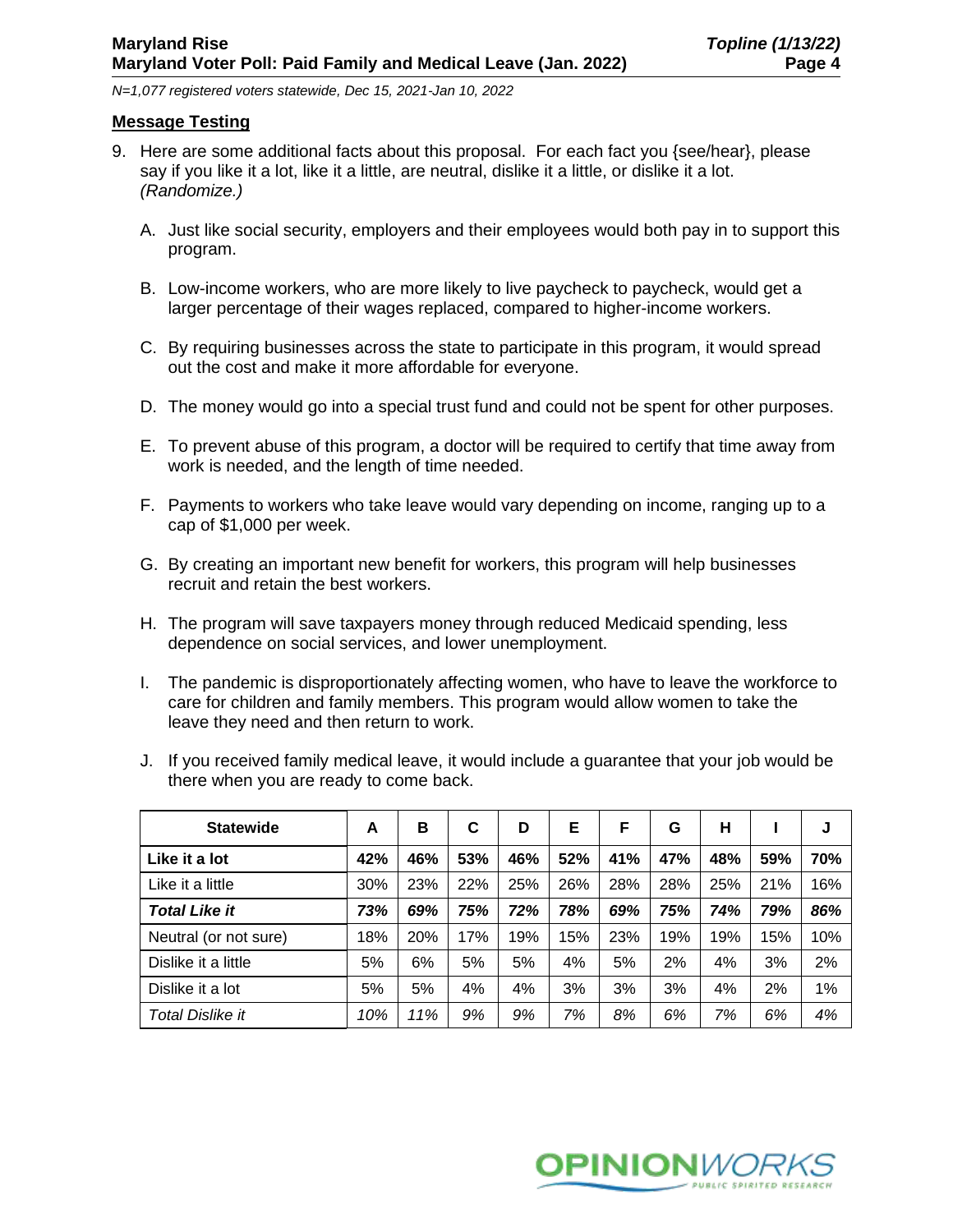10. If you knew the program was administered by the State of Maryland rather than a private organization, would you trust it more, trust it less, or would that make no difference to you?

| (Randomize): |  |
|--------------|--|
|              |  |
|              |  |
|              |  |
|              |  |

- 11. The weekly cost to the average worker in Maryland would be \$3.62. Is this amount…
	- *(Randomize):*

- 12. Do you think employers and workers should…?
	- *(Randomize):*

13. Would you rather…?

| (Rotate):                                                |  |
|----------------------------------------------------------|--|
| Make this program free for the smallest employers,       |  |
|                                                          |  |
| Require all employers to pay into the program regardless |  |
|                                                          |  |
|                                                          |  |

14. Would you prefer a paid family and medical leave program that is funded by…?

| (Randomize): |  |
|--------------|--|
|              |  |
|              |  |
|              |  |
|              |  |
|              |  |

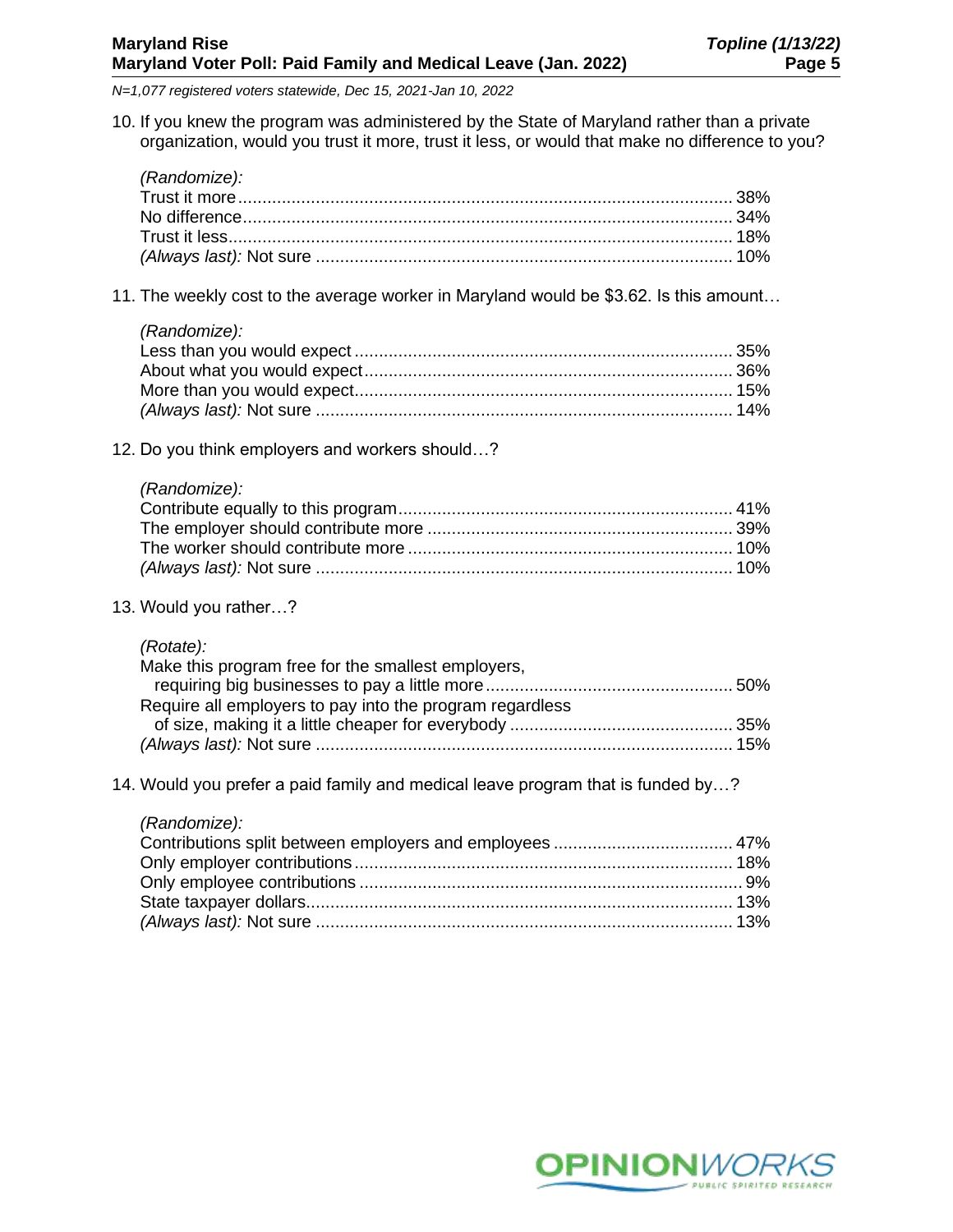### *(Split Sample A/B):*

15A. If Governor Hogan said this program would be a new \$200 tax on Maryland families, would you agree or disagree with him?

15B. If someone said this program would be a new \$200 tax on Maryland families, would you agree or disagree with them?

# **Retest Support and Political Impact**

16. Based on everything you know right now, would you strongly favor, somewhat favor, somewhat oppose, or strongly oppose the proposal to create a family and medical leave insurance program for Maryland workers?

## *(Rotate next two questions):*

17. If you learned that the Democratic candidate in your legislative district supported creating a family and medical leave insurance program for Maryland workers while the Republican candidate opposed it, who would you be more likely to vote for…?

| (Rotate choices $1 \& 2$ ): |  |
|-----------------------------|--|
|                             |  |
|                             |  |
| (Do not read):              |  |
|                             |  |
|                             |  |

18. If you learned that the Republican candidate in your legislative district supported creating a family and medical leave insurance program for Maryland workers while the Democratic candidate opposed it, who would you be more likely to vote for...?

| (Rotate choices 1 & 2): |  |
|-------------------------|--|
|                         |  |
|                         |  |
| (Do not read):          |  |
|                         |  |
|                         |  |

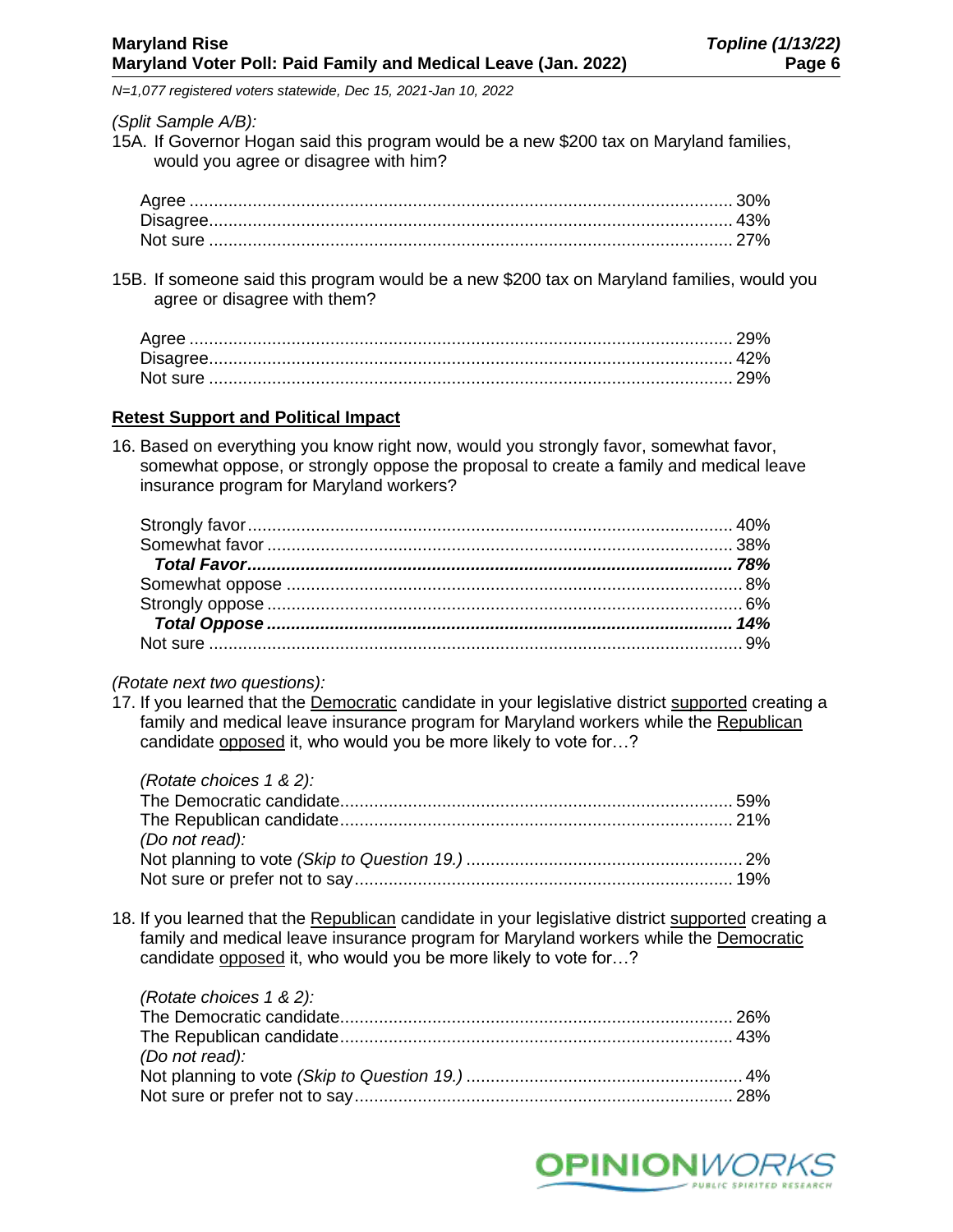19. If this this proposal to create a family and medical leave insurance program passed the General Assembly and became law in Maryland, would it make you feel more motivated to vote in the next election, or would it not affect how motivated you feel to vote?

# **Classifying the Survey**

These last few questions are to classify the survey only.

C1.What is your age?

C2.What is the last grade in school that you completed?

C3.Do you identify your race or ethnicity as…? Choose any that apply to you. *(Allow multiple.)*

#### C4.What is your gender?